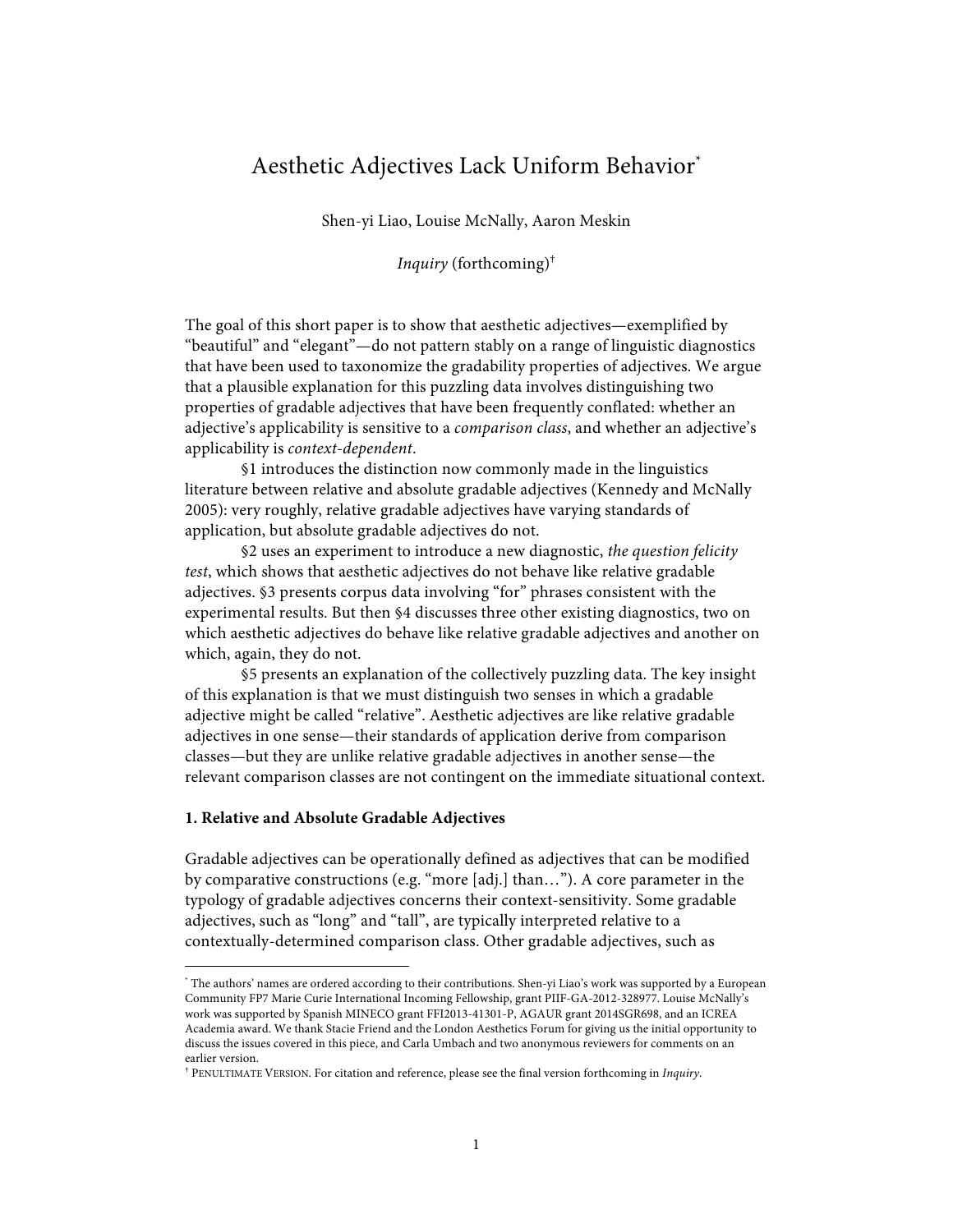"spotted" and "flat", typically are not. Following Kennedy and McNally (2005), we will call the former kind *relative gradable adjectives* (or "relative" for short) and the latter kind *absolute gradable adjectives* (or "absolute" for short).<sup>1</sup>

The majority, if not all, of evaluative aesthetic adjectives—exemplified by "beautiful" and "elegant"—are gradable adjectives, as seen in the fact that they appear in comparative constructions (e.g. "Lionel Messi's style of play is more beautiful than Cristiano Ronaldo's").<sup>2</sup> In assessing aesthetic adjectives' place within the gradable adjective taxonomy, we will focus on diagnostics that have been used to distinguish between relative and *all varieties* of absolute gradable adjectives.<sup>3</sup> We will show that aesthetic adjectives pattern unstably—sometimes like relative adjectives and other times not—with respect to a range of diagnostics. 4

## **2. Question Felicity**

Recall that while relative adjectives are typically interpreted relative to a contextually-determined comparison class, absolute adjectives typically are not. The *question felicity test* makes use of the following premise: because the standard for an absolute adjective does not depend on a contextually-determined comparison class, it should as a rule make sense to ask whether an absolute adjective can be predicated of an object without further qualification. In contrast, if relative adjectives cannot be ascribed without taking into account a comparison class, it should typically makes less sense to ask whether an object can be truthfully described with a relative adjective unless a unique relevant comparison class is salient in the context. The reason is that, with relative adjectives, different comparison classes might deliver conflicting verdicts. Whenever there is this indeterminacy of comparison classes, the

 $1$  Dichotomizing gradable adjectives thusly is, of course, a simplification. First, it ignores distinctions between three kinds of absolute adjectives: *lower-closed* (minimal-standard), *upper-closed* (maximal standard), and *closed* (minimal- and maximal-standard) (cf. Cruse 1986; Kamp and Rossdeutscher 1994; Yoon 1996; Rotstein and Winter 2004; Kennedy and McNally 2005). Second, it ignores a kind of context sensitivity exhibited in so-called "loose talk", such as calling France "hexagonal" (cf., e.g., Unger 1975; Lewis 1979; Lasersohn 1999; Kennedy 2007).

<sup>&</sup>lt;sup>2</sup> Sibley (1959) famously characterizes aesthetic terms as those expressions which require "taste or perceptiveness" for their application in ordinary or critical discourse. Sibley's examples of terms that predominantly function this way include "graceful", "delicate", "dainty", "handsome", "comely", "elegant", and "garish". There has been a longstanding debate among aestheticians about Sibley's characterization of aesthetic terms (cf., Kivy 1973; Cohen 1973). In particular, as Sibley himself noted and is commonly acknowledged, there can be non-aesthetic uses of characteristically aesthetic terms, as well as aesthetic uses of characteristically non-aesthetic terms. However there is general agreement that there is an important category of adjectives or associated concepts that are central to the criticism and evaluation of art. We have chosen two relatively uncontroversial characteristically aesthetic terms: "beautiful" and "elegant".

<sup>&</sup>lt;sup>3</sup> Toledo and Sassoon (2011) and Burnett (2012) provide helpful summaries of the diagnostics that have been proposed in the literature. As Burnett notes, some diagnostics only distinguish between, say, relative and one species of absolute adjectives. For example, while the *accentuation test* (Kennedy 2007; cf. Unger 1975) distinguishes relative adjectives from upper-closed absolute adjectives, it fails to distinguish relative adjectives from lower-closed absolute adjectives.

<sup>4</sup> One diagnostic that we will not discuss in this paper is Kristen Syrett and colleagues' *presupposition assessment task*  (Syrett *et al.* 2006, 2010). Using multiple experimental studies, Liao and Meskin (in press) show that aesthetic adjectives exhibit a pattern of behavior on the presupposition assessment task that is in between relative and absolute adjectives' patterns of behavior. In other words, on this diagnostic it behaves neither like relative nor like absolute adjectives. This puzzling behavior is, in fact, the original motivation for our current investigation into aesthetic adjectives' behavior on other diagnostics.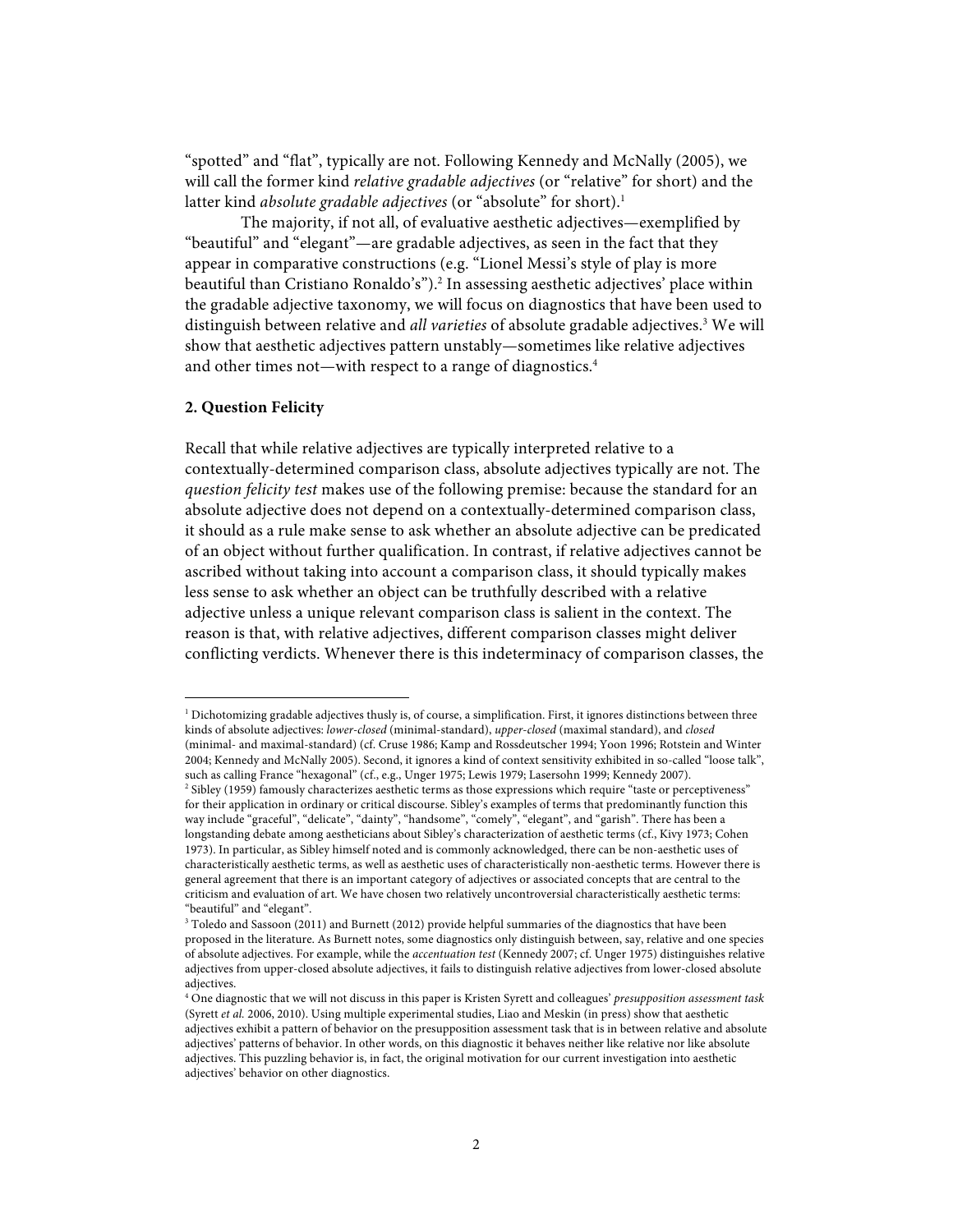question of whether an adjective can be predicated of an object should generate some hesitancy or puzzlement—that is, it will be somewhat difficult for addressee to make sense of the question without further qualification. 5

For example, when presented with a round disc with thirty-seven spots on it and a 10-cm diameter, the question

(1) Is this spotted? [absolute]

is entirely felicitous insofar as it can be answered without reference to any additional information from the context. However, the question

(2) Is this big? [relative]

is expected to be somewhat puzzling—that is, to be harder to make sense of than (1)—because in order to answer it, the addressee will need to know the answer to a second question: "Compared to what?". Our intuition is that aesthetic adjectives pattern as absolute on this diagnostic: it makes every bit as much sense to ask

# (3) Is this beautiful? [aesthetic]

as it does to ask (1).

To test whether ordinary English speakers share our intuition, we conducted an experimental study online to show that aesthetic adjectives pattern as absolute on the question felicity test. 6

For this study, we used the following object / adjective combinations:



*Figure 1: Stimuli for the Question Felicity Test Study*

Participants were shown, in random order, each object and the corresponding question "Is this [long / spotted / beautiful / elegant]?" shown in **Figure 1**.

 $^{\rm 5}$  There is another possible cause of the question not making sense: the presence of a category mistake. For example, it does not make sense to ask whether the number 42 is spotted. Hence, a background assumption of the question felicity test is that there is no category mistake involved in the question.

<sup>6</sup> 50 US-based paid participants were recruited via Amazon Mechanical Turk. After excluding participants who failed an instructional manipulation check (cf. Oppenheimer *et al.* 2009), 45 participants remained (median age = 38; 66.7% women).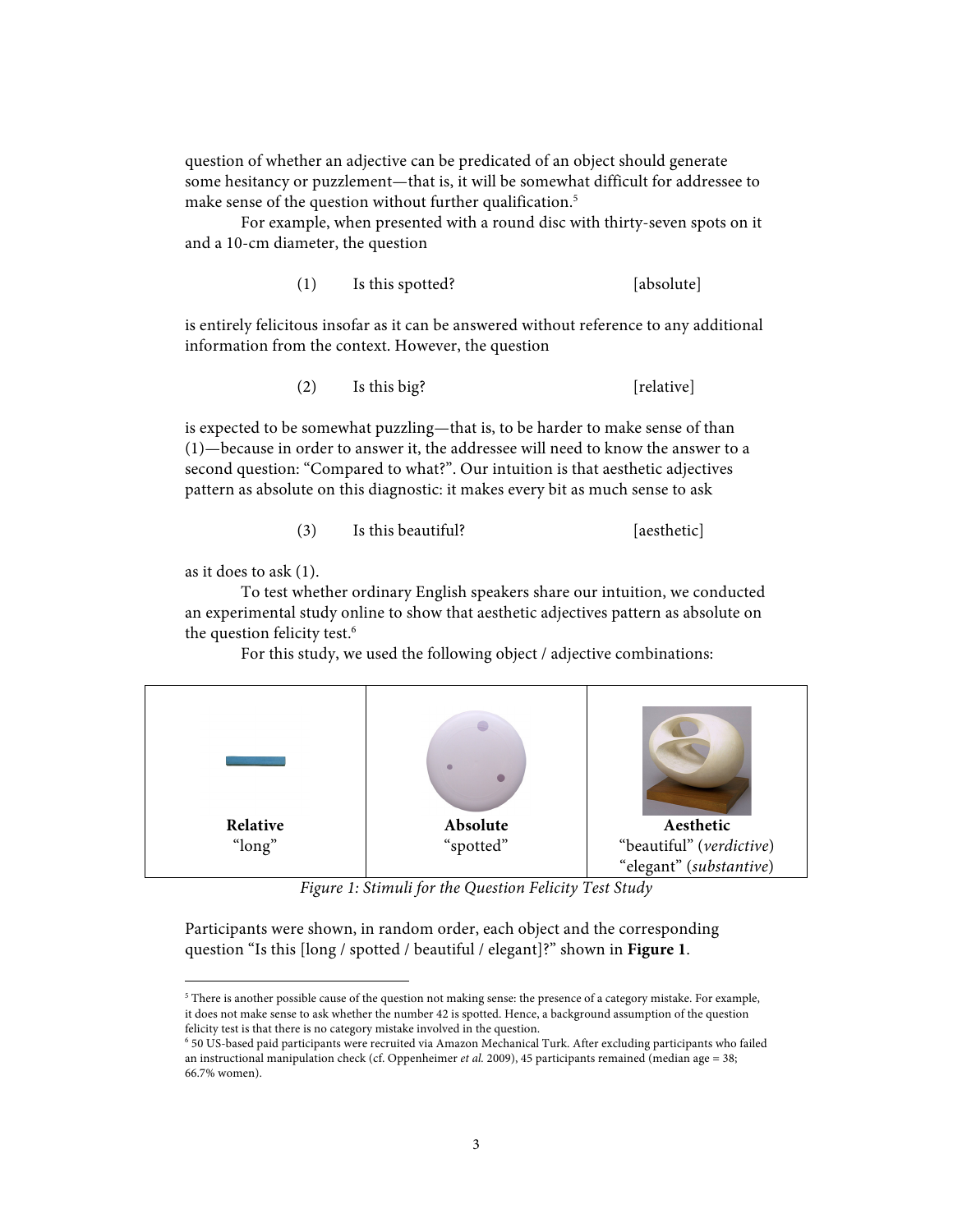Participants were then asked to make a *question felicity* judgment, concerning whether it makes sense to ask the question shown. Participants responded to the statement "It makes sense to ask this question" on a 7-point scale that is anchored from strongly disagree  $(= 1)$  to strongly agree  $(= 7)$ .



*Figure 2: Results for the Question Felicity Study*

The means for the adjectives tested are shown in **Figure 2** and as follows: relative ("long") *M* = 4.00, *SD* = 1.784; absolute ("spotted") *M* = 5.16, *SD* = 1.999; aesthetic<sub>verdictive</sub> ("beautiful")  $M = 5.38$ ,  $SD = 1.696$ ; and aesthetic<sub>substantive</sub> ("elegant")  $M$  $= 5.47, SD = 1.471.$ 

We first observed a difference across all adjectives tested. Repeatedmeasures one-way ANOVA revealed a statistically significant main effect of adjective on question felicity judgments:  $F(3, 132) = 9.148$ ,  $p < 0.001$ . We then looked for differences between specific pairs of adjectives. As expected, a planned contrast revealed a difference between "long" and "spotted":  $F(1, 44) = 9.652$ ,  $p = 0.003$ , effect size  $r = 0.424$ . More importantly, additional planned contrasts revealed differences of a similar magnitude between "long" and "beautiful", and between "long" and "elegant":  $F(1, 44) = 27.123$ ,  $p < 0.001$ , effect size  $r = 0.617$ ; and  $F(1, 44) = 32.464$ ,  $p <$ 0.001, effect size  $r = 0.652$ . Simply put, on the question felicity test, aesthetic adjectives behave unlike relative adjectives.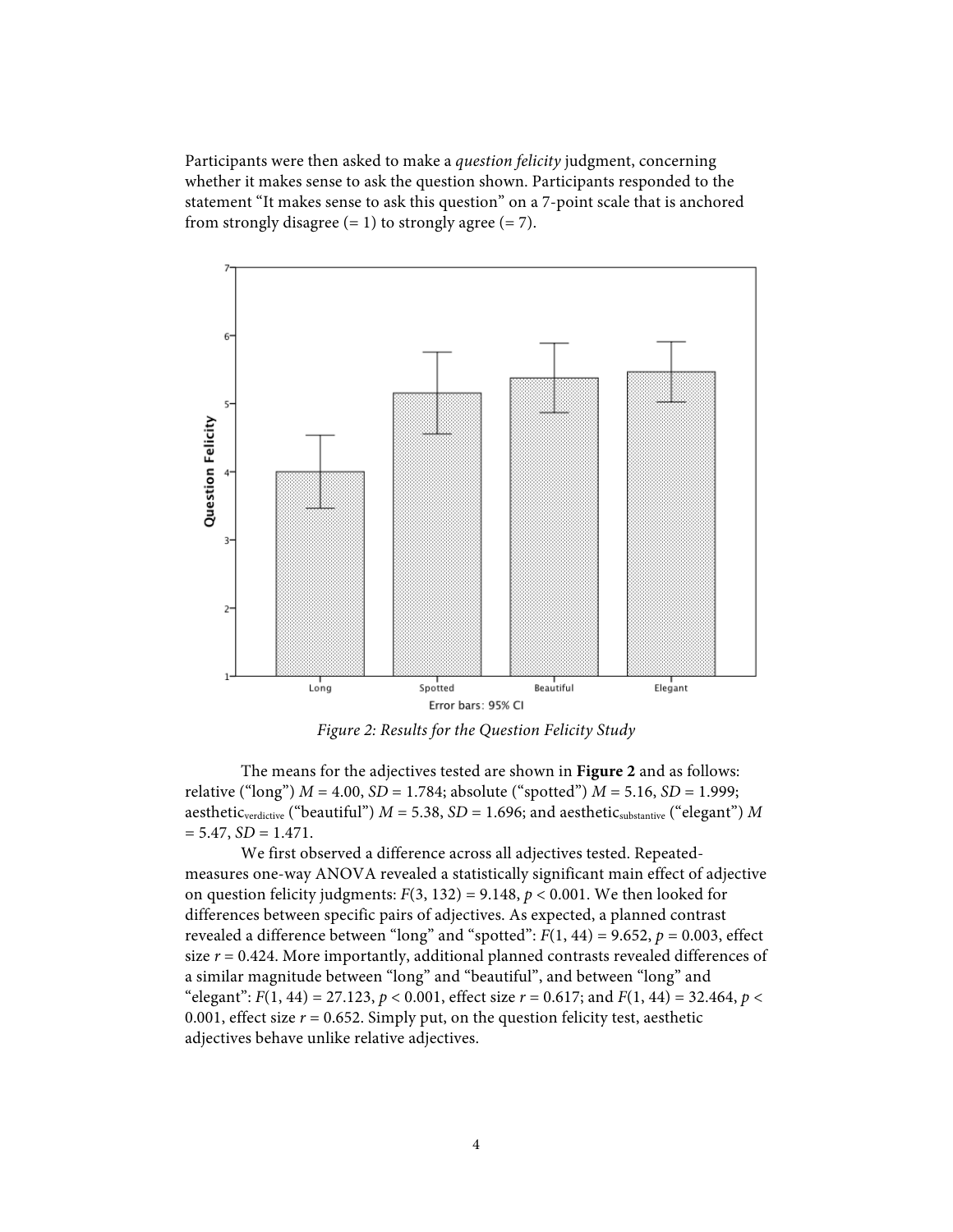### **3. Corpus Data on Compatibility with "for" Phrases**

Still further evidence of a difference between aesthetic adjectives and relative adjectives comes from the fact that aesthetic adjectives, while felicitous with explicit mention of a comparison class via a "for  $a(n)$  N" phrase, as in the following examples, in fact virtually never appear with such phrases.<sup>7</sup>

> (4) (a) Anyone who calls someone "beautiful for an older woman" does not get my love. (b) Elegant for a Best Western

There are no such examples of "for" phrases with "beautiful" in the 450-millionword Corpus of Contemporary American English (COCA; Davies 2008), and only 4 in the 1.9-billion-word Corpus of Global Web-based English (GloWbE; Davies 2013). There are none in either corpus for "elegant".

Interestingly, both of the examples in (4) suggest that the adjective would not apply under ordinary expectations. In other words, someone who is described as beautiful for an older woman is so called presumably because the unqualified adjective would not apply; and in the case of (4b) one naturally infers that the author of the post would not consider the Best Western in question to count as elegant by some more commonly used standard.

Note that relative adjectives do not behave the same in these aspects. For example, occurrences of e.g. "tall," "short," "big," and "long" with such "for" phrases are easily findable in COCA and GloWbE. This contrast indicates that even if we might have some general idea of what counts as "tall" or "long" for a particular kind of individual (for example, we might be inclined to accept that 2 meters is tall for a person) when we look at subkinds of those individuals (e.g. 15 year old males, or people who grew up during the Spanish Civil War), those standards are highly susceptible to variation because height distribution varies considerably between subclasses, and therefore explicit mention of the comparison class of interest is necessary.

Moreover, the form with the "for" phrase does not consistently yield the implication that the unmodified adjective does not apply to the individual in question: (5a), from COCA, does not suggest that (5b) holds

- (5) (a) It rides on a 104-inch wheelbase long for a small car…
	- (b) The wheelbase is not long.

To sum up, the corpus data on aesthetic adjectives in combination with "for" phrases suggest that they behave unlike relative adjectives.

 <sup>7</sup> (4a) is from http://web.archive.org/save/https://twitter.com/charabbott/status/309378554217521152 and (4b) is from http://web.archive.org/save/http://www.tripadvisor.com.sg/ShowUserReviews-g31393-d226761-r118515504- BEST\_WESTERN\_PREMIER\_Grand\_Canyon\_Squire\_Inn-Tusayan\_Arizona.html.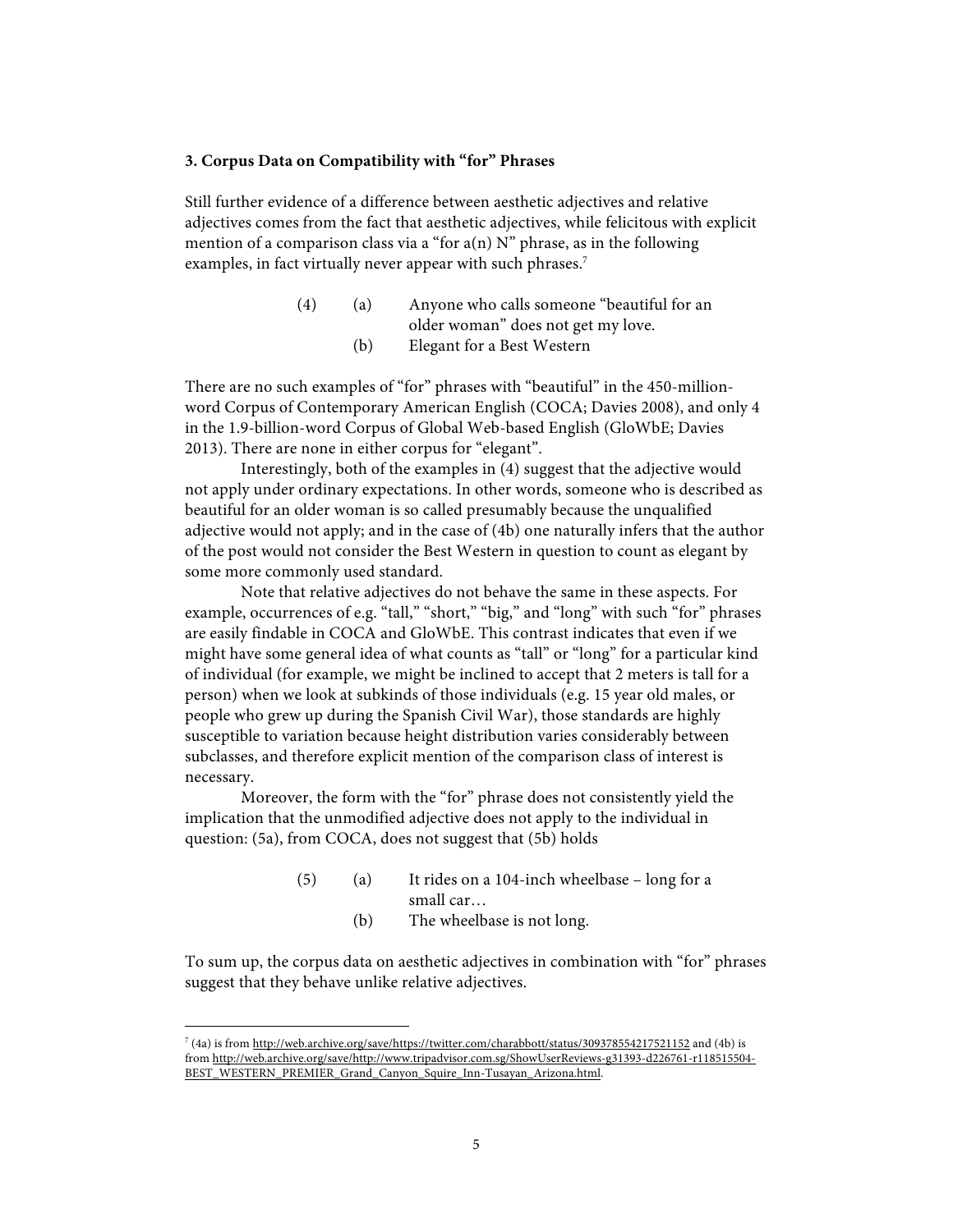#### **4. Additional Diagnostics for the Relative/Absolute Distinction**

### *4.1. Compatibility with "Very"*

Kennedy and McNally (2005) claim that "very" is restricted to combining with relative adjectives (6a). If it modifies an absolute adjective, the result is either infelicitous (6b) or the adjective is reinterpreted as relative, with a standard based on a comparison class. (6c), for example, describes the baby as generally alert, rather than in a state of a high degree of wakefulness, for which the phrase "wide awake" would be used.

| (6) | (a) | a very long movie    |
|-----|-----|----------------------|
|     | (b) | # a very closed door |
|     | (c) | a very awake baby    |

Kennedy and McNally argue that this selectiveness is due to the fact that "very" influences the comparison class that the adjective uses to determine its standard, restricting that class to individuals to which the adjective truthfully applies in the context, following proposals in Wheeler (1972) and Klein (1980). If an adjective does not use a contextually-determined comparison class to determine its standard, as is the case, by hypothesis, with absolute gradable adjectives, "very" will not be able to exert its intended semantic effect and will thus not combine felicitously with the adjective.

Now consider the following examples of aesthetic adjectives in combination with "very".

| (7) | (a) | a very beautiful performance |
|-----|-----|------------------------------|
|     | (b) | a very elegant sculpture     |

The examples in (7) seem as natural as (6a). On this diagnostic, aesthetic adjectives behave like relative adjectives.

#### *4.2. Comparative Form to Positive Form Entailment*

Kennedy and McNally (2005) also observe that absolute and relative adjectives differ in their entailment patterns. Absolute adjectives whose standard is a lower endpoint on the relevant scale typically license entailments from the comparative form to the positive form for their subject argument, because to have any degree of the property in question entails that the property will truthfully apply, and to have more of a property than some other individual entails having a non-zero degree of that property. For example, (8a) entails (8b).

> (8) (a) This disc is more spotted than that disc. (b) This disc is spotted.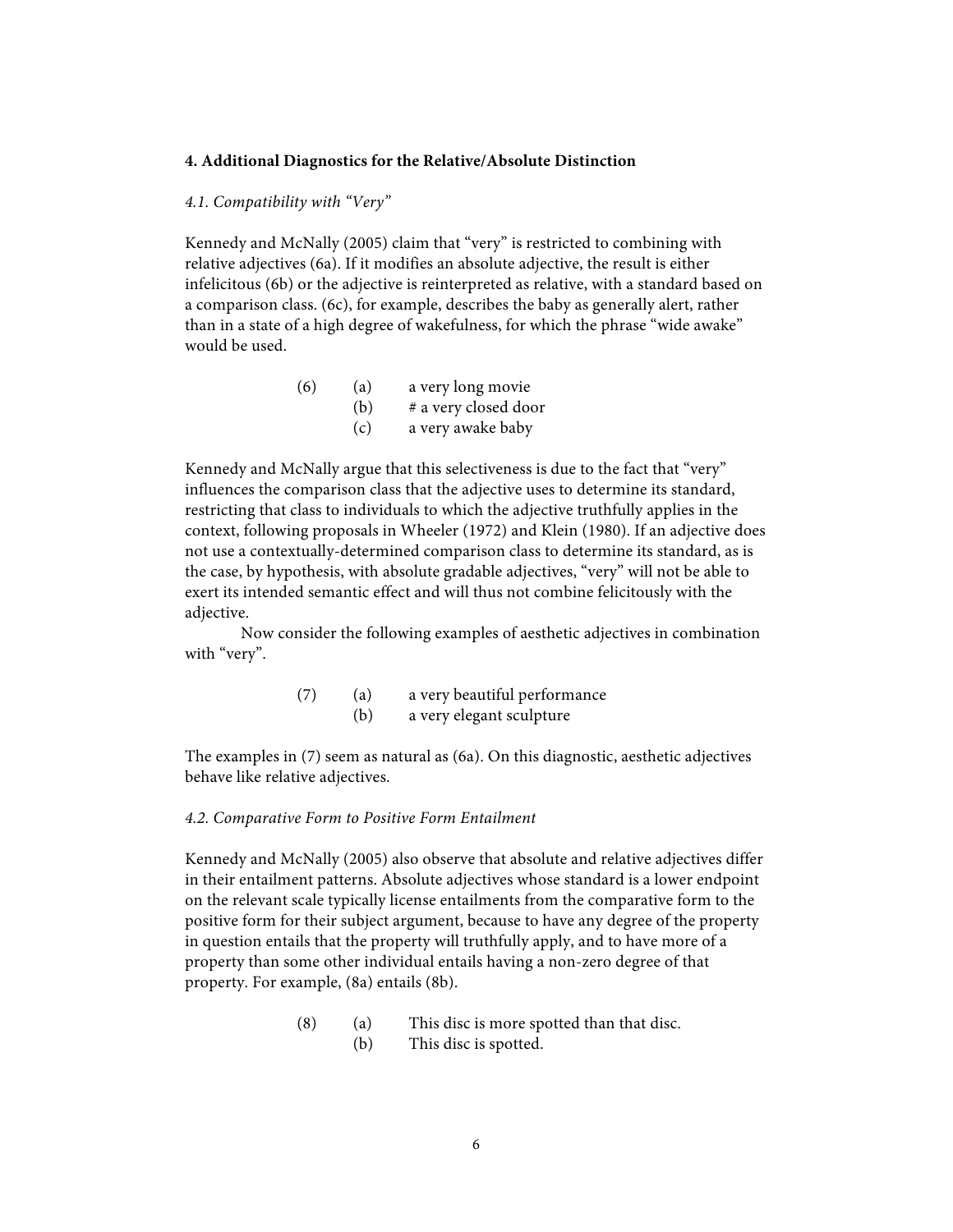Absolute adjectives whose standard is the upper endpoint on the relevant scale license entailments from the comparative form to the negation of the positive form for the entity in the *than* clause. This is so because to have a non-maximal amount of the property entails that the adjective will not truthfully apply, and thus if X manifests the property to a higher degree than Y, the degree to which Y manifests the property cannot be maximal. For example, (9a) entails (9b).

| (9) | (a) | This door is more closed than that door. |
|-----|-----|------------------------------------------|
|     | (b) | That door is not closed.                 |

In contrast, relative adjectives typically do not license entailments of either sort. For example, (10a) entails neither (10b) nor (10c).

- (10) (a) This man is taller than that man.
	- (b) This man is tall.
		- (c) That man is not tall.

This shows that the standard for relative adjectives falls somewhere between the minimum and maximum degrees to which the property they describe can be manifest: in such a situation, we have no way of knowing *a priori* for two individuals that manifest a non-zero degree of such a property whether one, both, or neither falls above the standard.

Aesthetic adjectives, like relative adjectives, typically do not license such entailments. $8$  There is no entailment from the (a) examples to the (b) or (c) examples in either (11) or (12).

| (11) | (a) | This disc is more beautiful than that disc.       |
|------|-----|---------------------------------------------------|
|      | (b) | This disc is beautiful.                           |
|      | (c) | That disc is not beautiful.                       |
|      |     | $(100 \pm 1)$ and $(100 \pm 1)$ and $(100 \pm 1)$ |

- (12) (a) This man is more elegant than that man. (b) This man is elegant.
	-
	- (c) That man is not elegant.

This shows that the standard for aesthetic adjectives cannot be simply the manifestation of a non-zero degree of the aesthetic property, nor does an aesthetic adjective truthfully apply only if a maximal degree of the property in question is held (if, indeed, it even makes sense to say that one can be maximally beautiful or elegant). On this diagnostic, aesthetic adjectives behave like relative adjectives.

<sup>&</sup>lt;sup>8</sup> This test is less reliable when it comes to negatively-valenced adjectives, possibly due to pragmatic factors. In general, negatively-valenced adjectives license the entailment from the comparative form to the positive form, irrespective of their context-sensitivity (Bogal-Allbritten 2011, though see Bierwisch 1989 for an earlier discussion that underscores the complexity of the data). For this reason, we focus on positively-valenced aesthetic adjectives here.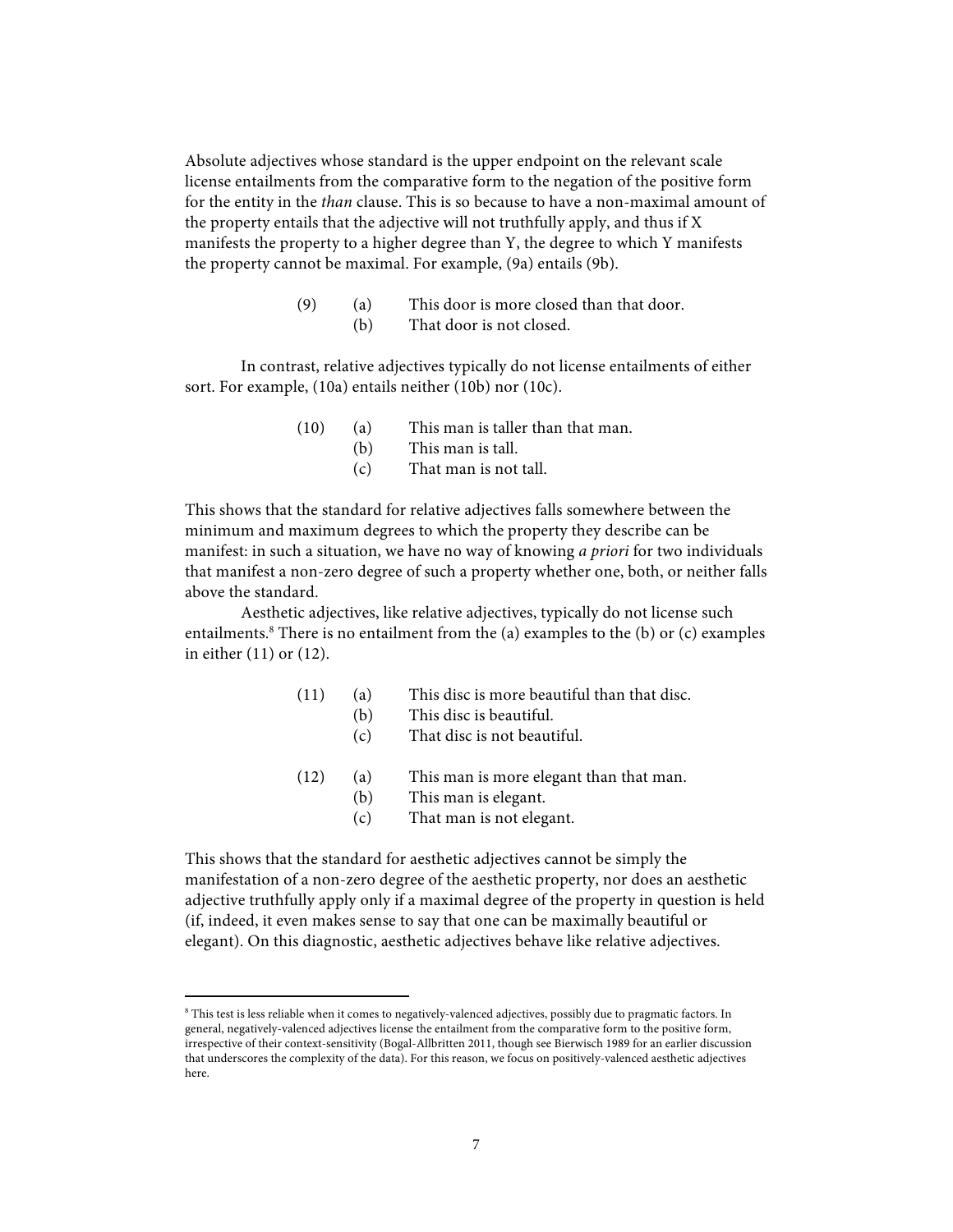#### *4.3. Compatibility with "Almost"*

The general consensus in the literature is that relative adjectives generally sound odd when modified by "almost", whereas absolute adjectives generally do not (cf. Rotstein and Winter 2004 and references cited there).

| (13) | (a) | The room is almost empty. |
|------|-----|---------------------------|
|      | (b) | # The room is almost big. |

For example, in the absence of context, (13a) sounds relatively natural but (13b) sounds less so.

However, it is also generally agreed that there are exceptions to this generalization. Rotstein and Winter (2004: 280) propose the following two conditions on the acceptability of "almost" with adjectives. First, the interval *almost A* is located on the scale below the standard value of *A*. Second, the standard value of *A* is its default value (if there is any) or else is recoverable from the context. When Rotstein and Winter say "default value", they are referring to adjectives with minimum or maximum standards; by "recoverable from context" they mean that a precise value for the standard is contextually available. In the latter such cases, "almost" *can* combine with a relative adjective. For example, in a context where it is known and accepted that 2 meters counts as tall, if we know that Sam's height is 1.9 meters, then we can assert that he is almost tall.<sup>9</sup>

Aesthetic adjectives, such as those in (14) sound markedly more natural with "almost" out of context than do examples such as (13b):

> (14) (a) The cemetery was almost beautiful. (b) The rooms were clean and almost elegant.

On this diagnostic, aesthetic adjectives behave unlike relative adjectives.

## **5. Discussion**

Although there might be a range of alternative explanations for the results of each diagnostic described above, we can have a unified and elegant account of the puzzling data presented therein by distinguishing two features that have been associated with relative adjectives. As we noted in §1, relative adjectives are typically defined as those gradable adjectives that are interpreted relative to a contextuallydetermined comparison class. Note that there are two components to this definition of relative adjectives: (a) the standard for these gradable adjectives is relativized to a *comparison class*, and (b) that comparison class is *contextually-determined*. We think

<sup>&</sup>lt;sup>9</sup> Sometimes this phenomenon is characterized as "coercion" of the adjective (e.g. Burnett 2012). Whether this is an appropriate characterization or not, we note that the co-occurrence of relative adjectives with "almost" is not infrequent. A brief inspection of COCA reveals more than two dozen examples of "almost" with adjectives such as "giddy", "angry", "obsessive", "sweet", "quaint", "happy" and various others that are not obvious candidates for absolute adjectives. "Beautiful" occurs 21 times with "almost", and "elegant" occurs 14 times with "almost".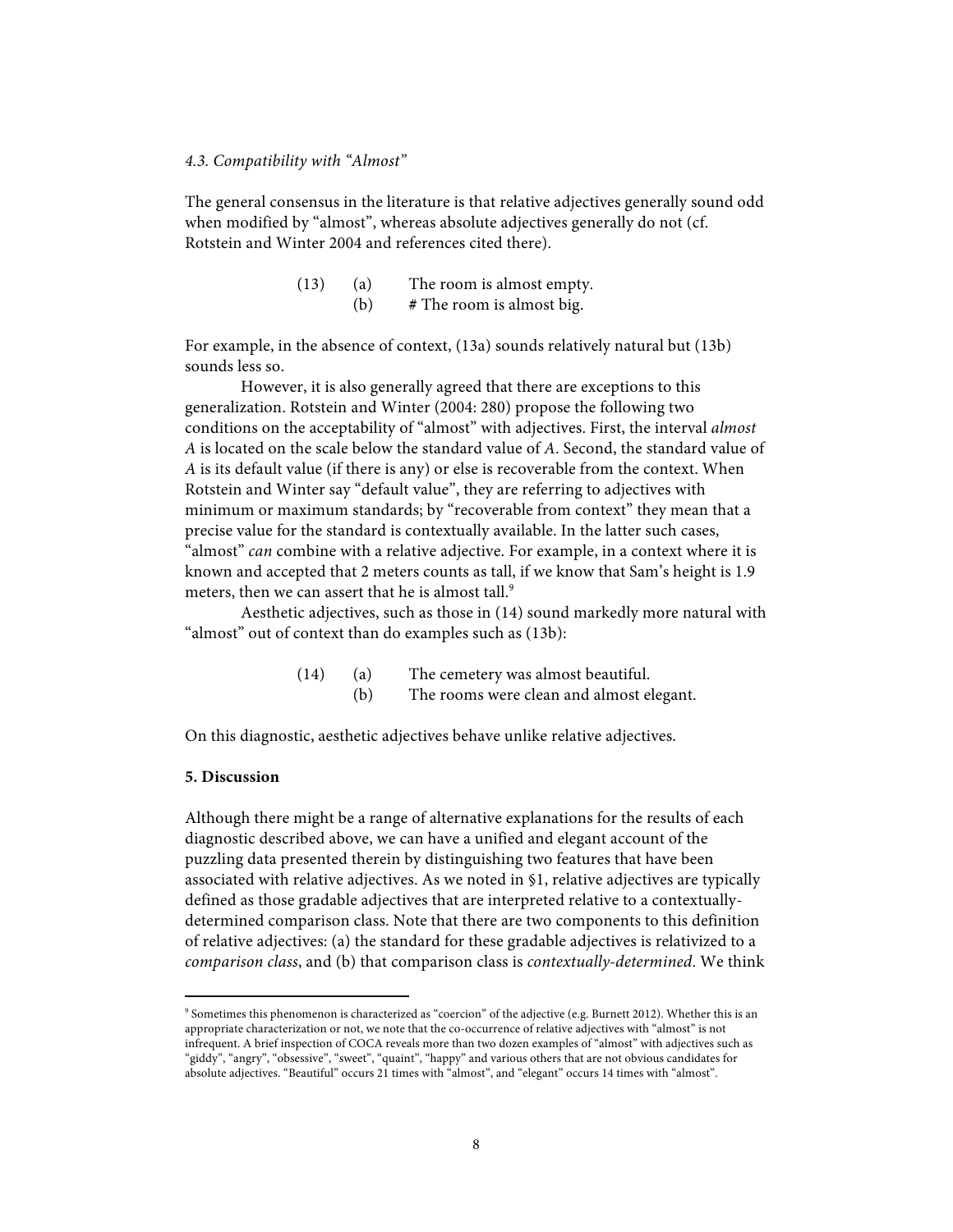that the puzzling behavior of aesthetic adjectives shows that these two features should be teased apart.

Aesthetic adjectives behave more like relative adjectives than like absolute adjectives on diagnostics that signal interpretation with respect to a comparison class. Aesthetic adjectives are compatible with "very" (§4.1) because it is possible to use "very" to restrict the comparison class to those individuals to which an adjective truthfully applies in a specific context. Aesthetic adjectives lack entailments from the comparative to positive form (§4.2) because their standards of application are not minimum or maximum values on a scale.

However, aesthetic adjectives behave less like relative adjectives on diagnostics that signal appeal to not just any comparison class, but rather to a comparison class that is not contingent on the immediate situational context. First, recall the question felicity test (§2): it makes sense to simply ask "Is this beautiful?" with little or no prior context because the comparison classes for aesthetic adjectives are not as a rule contextually-determined. Second, this fact also explains why aesthetic adjectives typically do not occur with "for" phrases (§3): typically such phrases are used to explicitly give a comparison class where the context offers none, but typically aesthetic adjectives already come with comparison classes that do not vary from situation to situation; rather, they seem to vary primarily according to the types of entities they apply to. Third, aesthetic adjectives' compatibility with "almost" (§4.3) indicates that, even out of context, aesthetic adjectives have recoverable standards of application; this can only be if those standards are specified by comparison classes that are not determined by the situational context.

To conclude, while a comparison class is essential for the evaluation of aesthetic adjectives, the default salience of the choice of class and the uniformity with which arbitrary subsets of the class members manifest a range of degrees of the property in question together effectively render aesthetic adjectives less context dependent, all else being equal. <sup>10</sup> Aesthetic adjectives can therefore be said to be "relative" in a broad sense of the term—they have standards that are established in relation to a comparison class—but not so in a narrow sense of the term—they do not have standards that are obviously context-dependent.

In this short paper, we have focused on "beautiful" and "elegant" for the diagnostics we have discussed. Note that these adjectives contain an evaluative component. We have set aside here adjectives that are commonly used in critical discourse but appear to be purely descriptive, such as style terms (e.g. "cubist" and "brutalist"). It remains to be explored whether other evaluative aesthetic adjectives exhibit the same linguistic properties as "beautiful" and "elegant"; the reader is invited to test other aesthetic adjectives using the diagnostics we have presented.

We also hope that the more nuanced characterization of gradable adjectives we have developed can shed light on the puzzling behavior that has been observed in other classes of gradable adjectives, such as predicates of personal taste, moral

<sup>&</sup>lt;sup>10</sup> We stress the all-else-being-equal clause here because we do not want to exclude the possibility that there can be other sources of context-dependence that do not involve a comparison class.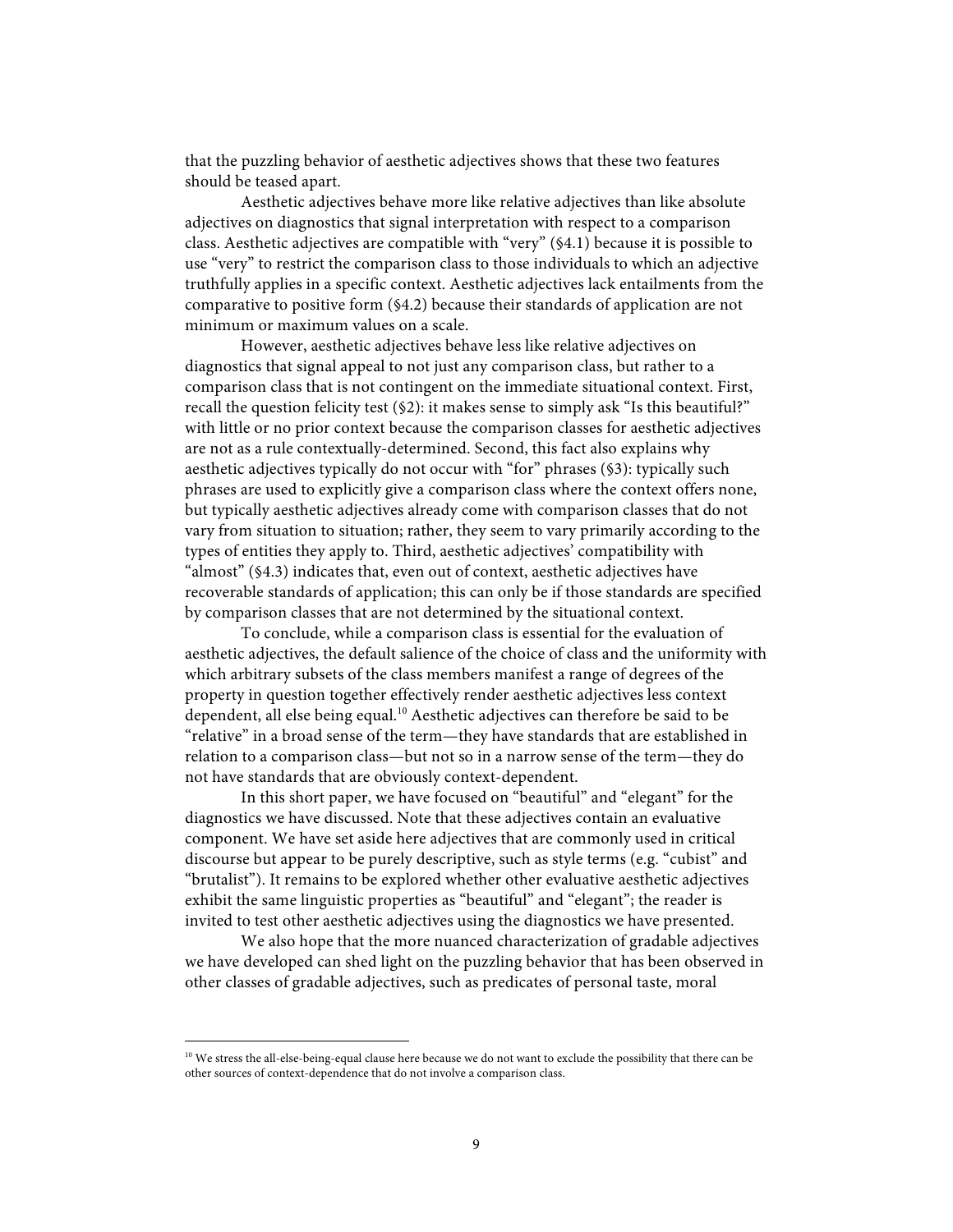adjectives, and color terms.11 For example, Hansen and Chemla (manuscript) have found that color terms behave similarly to aesthetic adjectives on another diagnostic, the presupposition assessment task (Syrett *et al.* 2006, 2010; cf. Liao and Meskin in press). It remains to be explored whether color terms and these other classes of gradable adjectives pattern in a similarly unstable fashion across a full range of diagnostics.

<sup>&</sup>lt;sup>11</sup> McNally and Stojanovic (in press) argue that aesthetic adjectives are distinct from predicates of personal taste (e.g. "fun" and "tasty"), which have been much more widely discussed.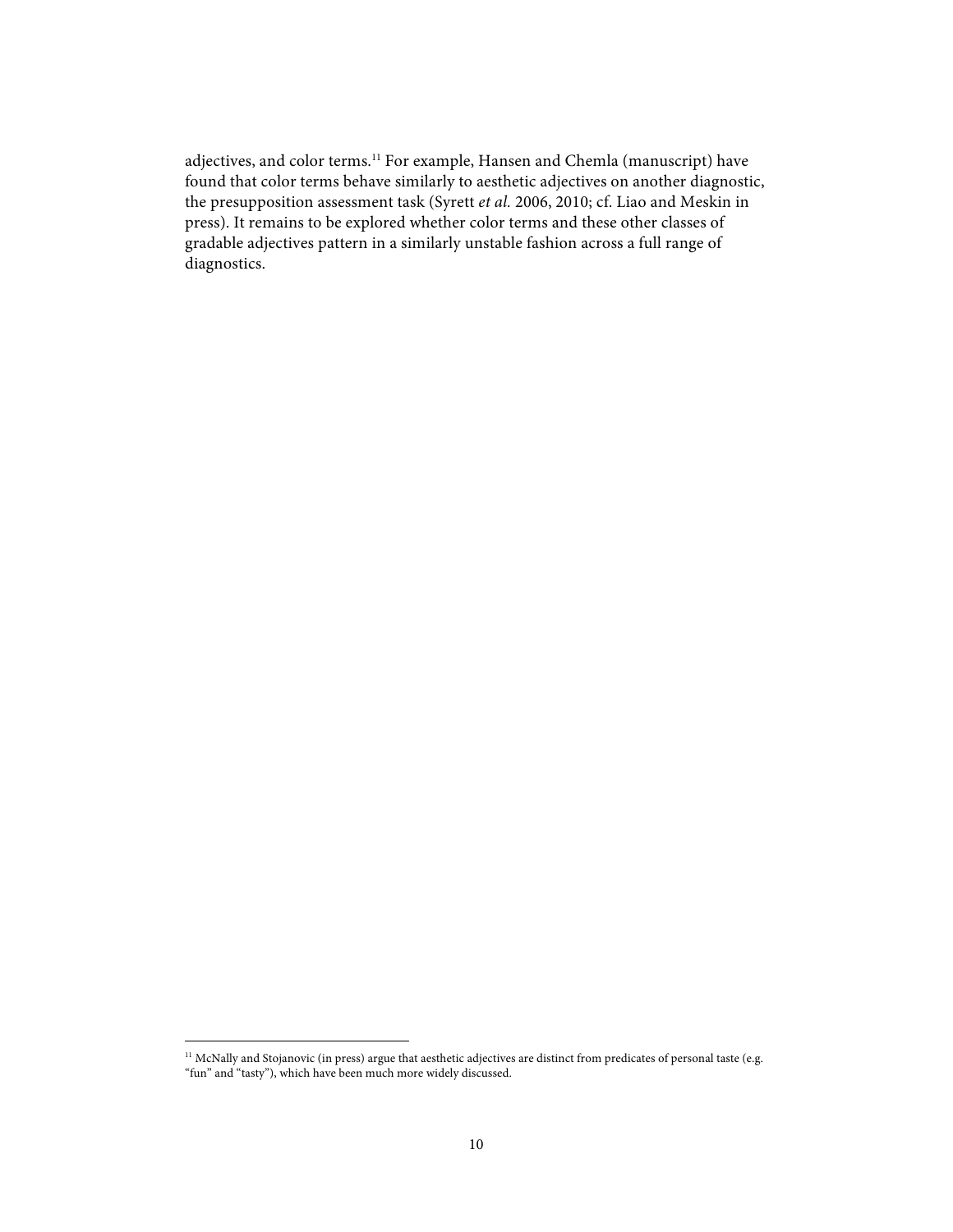## **References**

Bierwisch, Manfred (1989). "The Semantics of Gradation." In *Dimensional Adjectives*, edited by Manfred Bierwisch and Ewald Lang. Berlin: Springer-Verlag.

Beavers, John (2008). "Scalar complexity and the structure of events." In *Event Structures in Linguistic Form and Interpretation*, ed. Johannes Dölling and Tatjana Heyde-Zybatow. Berlin: Mouton de Gruyter.

Burnett, Heather (2012). "The Puzzle(s) of Absolute Adjectives." *UCLA Working Papers in Linguistics, Papers in Semantics* 16: 1–50.

- Cohen, Ted (1973). "Aesthetic/Non-Aesthetic and the Concept of Taste," *Theoria* 39: 113-152.
- Cruse, D. A. (1986). *Lexical Semantics*. Cambridge, UK: Cambridge University Press.

Davies, Mark (2008). *The Corpus of Contemporary American English: 450 million words, 1990-present*. Available online at http://corpus.byu.edu/coca/ .

- Davies, Mark (2013). *Corpus of Global Web-Based English: 1.9 billion words from speakers in 20 countries*. Available online at http://corpus.byu.edu/glowbe/ .
- Green, G. (1972). "Some observations on the syntax and semantics of instrumental verbs". In *Proceedings of the Chicago Linguistics Society* (pp. 83–97). Chicago University Press.
- Hansen, Nat and Emmanuel Chemla (manuscript). Color Adjectives, Standards and Thresholds: An Experimental Investigation. Unpublished manuscript, University of Reading.
- Kamp, Hans, and Antje Rossdeutscher (1994). "DRS-construction and lexically driven inferences". *Theoretical Linguistics* 20: 165–235.
- Kennedy, Christopher (2007). "Vagueness and Grammar: The Semantics of Relative and Absolute Gradable Adjectives." *Linguistics and Philosophy* 30 (1): 1–45.
- Kennedy, Christopher, and Louise McNally (2005). "Scale structure and the semantic typology of gradable predicates". *Language* 81: 345–381.
- Kivy, Peter (1973). *Speaking About Art*. The Hague: Martinus Nijhoff.

Klein, Ewan (1980). "A semantics for positive and comparative adjectives." *Linguistics and Philosophy* 4 (1): 1–45.

Lasersohn, Peter (1999). "Pragmatic Halos." Language 75(3): 522–551.

- Lewis, David (1979). "Scorekeeping in a Language Game." *Journal of Philosophical Logic* 8: 339–359.
- Liao, Shen-yi, and Aaron Meskin (in press). "Aesthetic Adjectives: Experimental Semantics and Context-Sensitivity." *Philosophy and Phenomenological Research*. DOI: 10.1111/phpr.12217
- McNally, Louise (2011). "The relative role of property type and scale structure in explaining the behavior of gradable adjectives." In *Vagueness in Communication*, ed. R. Nouwen, R. van Rooij, & U. Sauerland (pp. 151– 168). New York: Springer.
- McNally, Louise, and Isidora Stojanovic (in press). "Aesthetic Adjectives." In J. Young (ed.), *Semantics of Aesthetic Judgement*. Oxford: Oxford University Press.